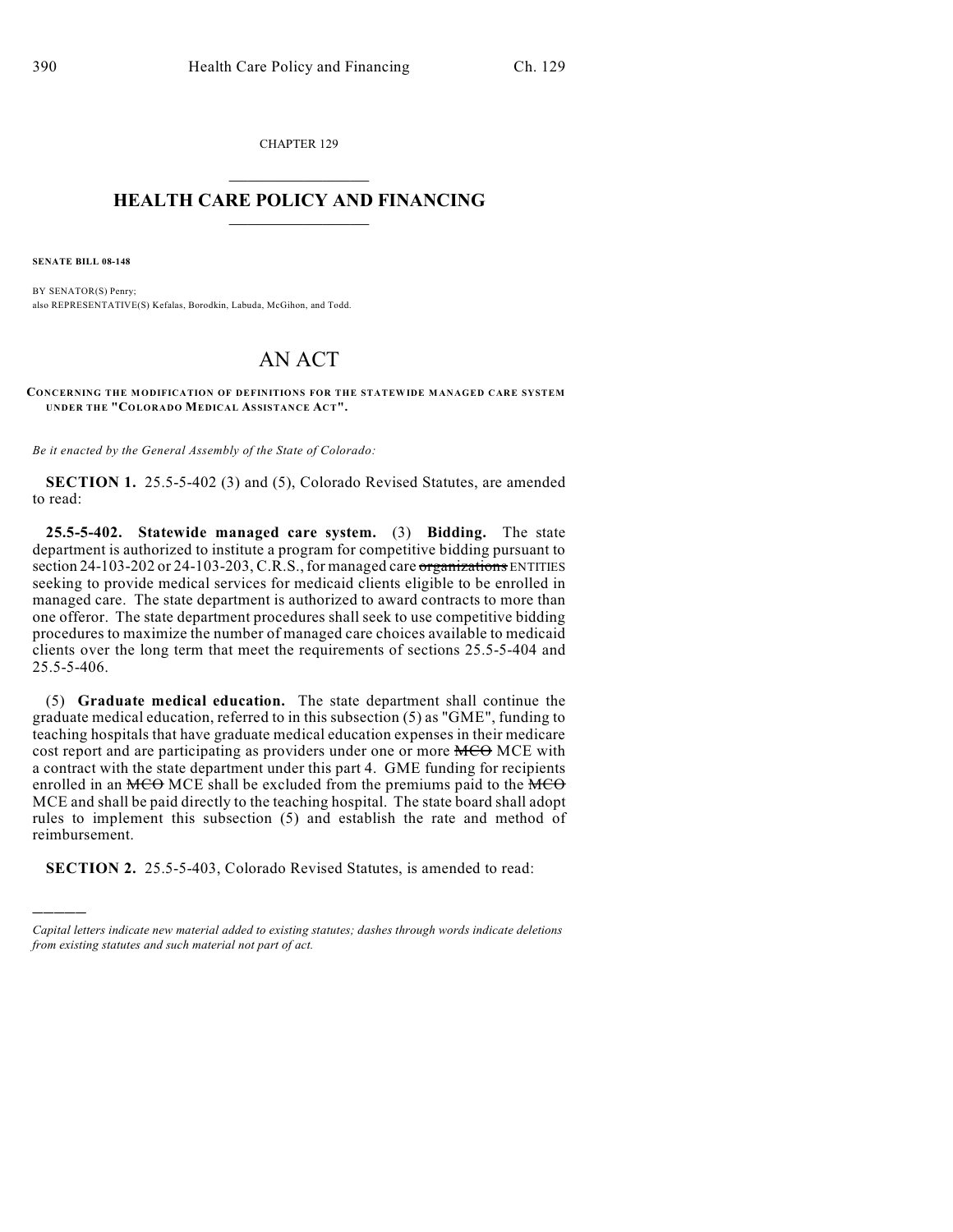**25.5-5-403. Definitions.** AS USED IN THIS PART 4, UNLESS THE CONTEXT OTHERWISE REQUIRES:

(1) "BEHAVIORAL HEALTH ORGANIZATION", REFERRED TO IN THIS PART 4 AS A "BHO", MEANS AN ENTITY CONTRACTING WITH THE STATE DEPARTMENT TO PROVIDE ONLY BEHAVIORAL HEALTH SERVICES.

(2) "ESSENTIAL COMMUNITY PROVIDER", REFERRED TO IN THIS PART 4 AS AN "ECP", MEANS A HEALTH CARE PROVIDER THAT:

(a) HAS HISTORICALLY SERVED MEDICALLY NEEDY OR MEDICALLY INDIGENT PATIENTS AND THAT DEMONSTRATES A COMMITMENT TO SERVE LOW-INCOME AND MEDICALLY INDIGENT POPULATIONS WHO COMPRISE A SIGNIFICANT PORTION OF ITS PATIENT POPULATION OR, IN THE CASE OF A SOLE COMMUNITY PROVIDER, SERVES THE MEDICALLY INDIGENT PATIENTS WITHIN ITS MEDICAL CAPABILITY; AND

(b) WAIVES CHARGES OR CHARGES FOR SERVICES ON A SLIDING SCALE BASED ON INCOME AND DOES NOT RESTRICT ACCESS OR SERVICES BECAUSE OF A CLIENT'S FINANCIAL LIMITATIONS.

(1) (a) **Managed care.** As used in this part 4, (3) (a) "Managed care" means:

(I) The delivery by a managed care organization, as defined in subsection  $(2)$  of this section, of A predefined set of services to recipients DELIVERED BY A MANAGED CARE ENTITY AS DEFINED IN SUBSECTION (4) OF THIS SECTION; OR

(II) The delivery of services provided by the primary care physician program established in section 25.5-5-407, WHICH IS A PRIMARY CARE CASE MANAGER AS DEFINED IN SUBSECTION (8) OF THIS SECTION. or

(III) The delivery of services provided by a prepaid inpatient health plan agreement, pursuant to section 25.5-5-407.5.

(b) Nothing in this section shall be deemed to affect the benefits authorized for recipients of the state medical assistance program.

(4) "MANAGED CARE ENTITY",REFERRED TO IN THIS PART 4 AS AN "MCE", MEANS AN ENTITY THAT ENTERS INTO A CONTRACT TO PROVIDE SERVICES IN A MANAGED CARE SYSTEM, INCLUDING MANAGED CARE ORGANIZATIONS, PREPAID INPATIENT HEALTH PLANS, AND PREPAID AMBULATORY HEALTH PLANS BUT EXCLUDING PRIMARY CARE CASE MANAGERS, AS DEFINED IN SUBSECTION (8) OF THIS SECTION.

(2) **Managed care organization.** As used in this part 4, (5) "Managed care organization", referred to in this part 4 as an "MCO", means an entity contracting with the state department that provides, delivers, arranges for, pays for, or reimburses any of the costs of health care services through the recipient's use of health care providers managed by, owned by, under contract with, or employed by the entity because the entity or the state department either requires the recipient's use of those providers or creates incentives, including financial incentives, for the recipient's use of those providers MEETS THE DEFINITION OF MANAGED CARE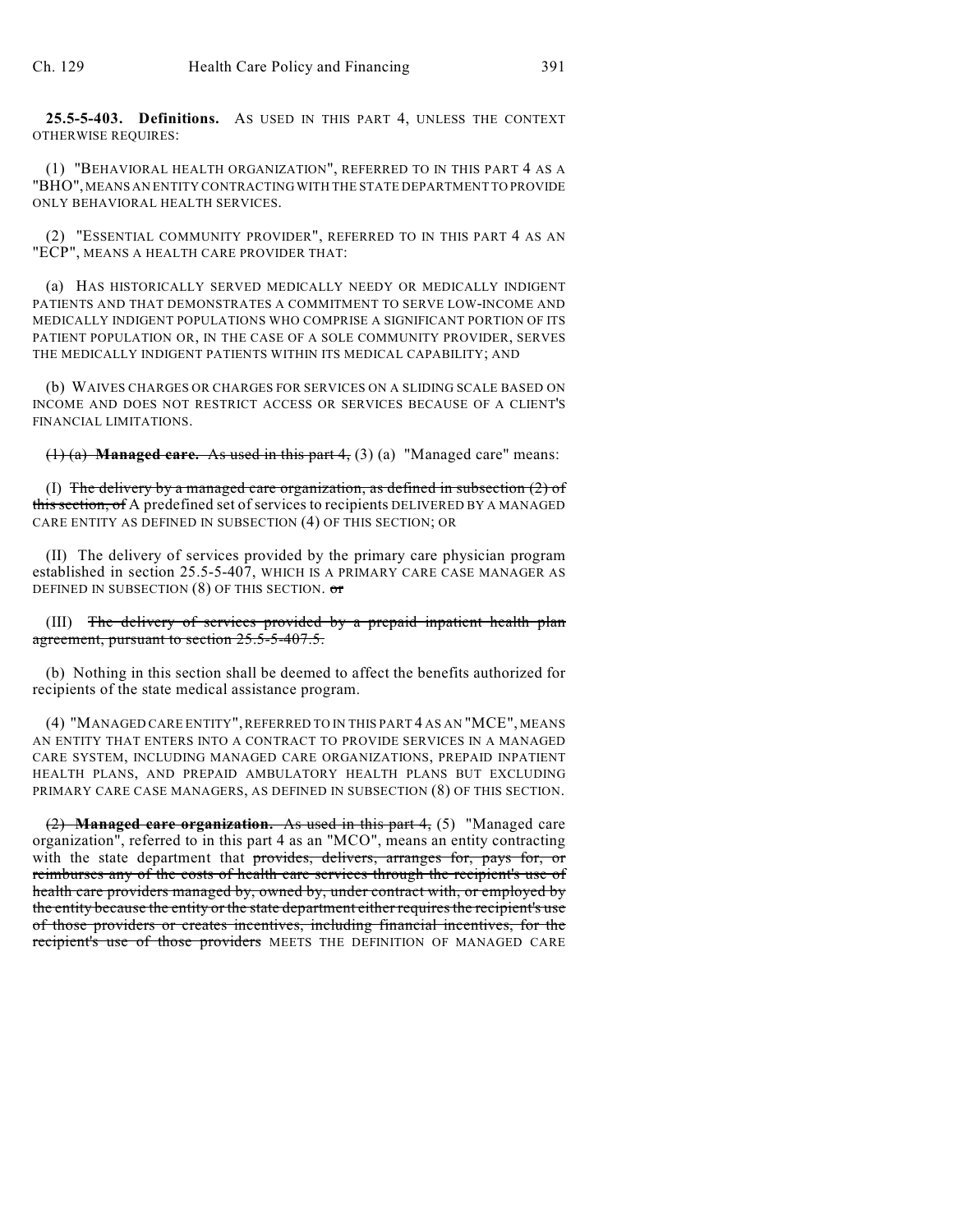ORGANIZATION AS DEFINED IN 42 CFR 438.2.

(3) **Essential community provider.** "Essential community provider" or "ECP" means a health care provider that:

(a) Has historically served medically needy or medically indigent patients and demonstrates a commitment to serve low-income and medically indigent populations who make up a significant portion of its patient population or, in the case of a sole community provider, serves the medically indigent patients within its medical capability; and

(b) Waives charges or charges for services on a sliding scale based on income and does not restrict access or services because of a client's financial limitations.

(6) "PREPAID AMBULATORY HEALTH PLAN", REFERRED TO IN THIS PART 4 AS A "PAHP", MEANS AN ENTITY CONTRACTING WITH THE STATE DEPARTMENT THAT MEETS THE DEFINITION OF PREPAID AMBULATORY HEALTH PLAN AS DEFINED IN 42 CFR 438.2.

(7) "PREPAID INPATIENT HEALTH PLAN", REFERRED TO IN THIS PART 4 AS "PIHP", MEANS AN ENTITY CONTRACTING WITH THE STATE DEPARTMENT THAT MEETS THE DEFINITION OF PREPAID INPATIENT HEALTH PLAN AS DEFINED IN 42 CFR 438.2.

(8) "PRIMARY CARE CASE MANAGER", REFERRED TO IN THIS PART 4 AS A "PCCM", MEANS AN ENTITY CONTRACTING WITH THE STATE DEPARTMENT THAT MEETS THE DEFINITION OF PRIMARY CARE CASE MANAGER AS DEFINED IN 42 CFR 438.2.

**SECTION 3.** 25.5-5-404, Colorado Revised Statutes, is amended to read:

**25.5-5-404. Selection of managed care entities.** (1) In addition to any other criteria specified in rule by the state board, in order to participate in the managed care system, the MCO MCE shall comply with specific criteria that include, but are not limited to, the following:

(a) The  $MCO$  MCE shall not interfere with appropriate medical care decisions rendered by the provider nor penalize the provider for requesting medical services outside the standard treatment protocols developed by the MCO MCE or its contractors.

(b) The  $MCO$  MCE shall make or assure ENSURE payments to providers within the time allowed for the state to make payments on state liabilities under the rules adopted by the department of personnel pursuant to section 24-30-202 (13), C.R.S.

(c) The  $M\text{CO}$  MCE shall have an educational component in its plan that takes into consideration recipient input and that informs recipients as to availability and use of the medical services system, appropriate preventive health care procedures, self-care, and appropriate health care utilization.

(d) The MCO MCE shall provide the minimum benefit requirements as established by the state board.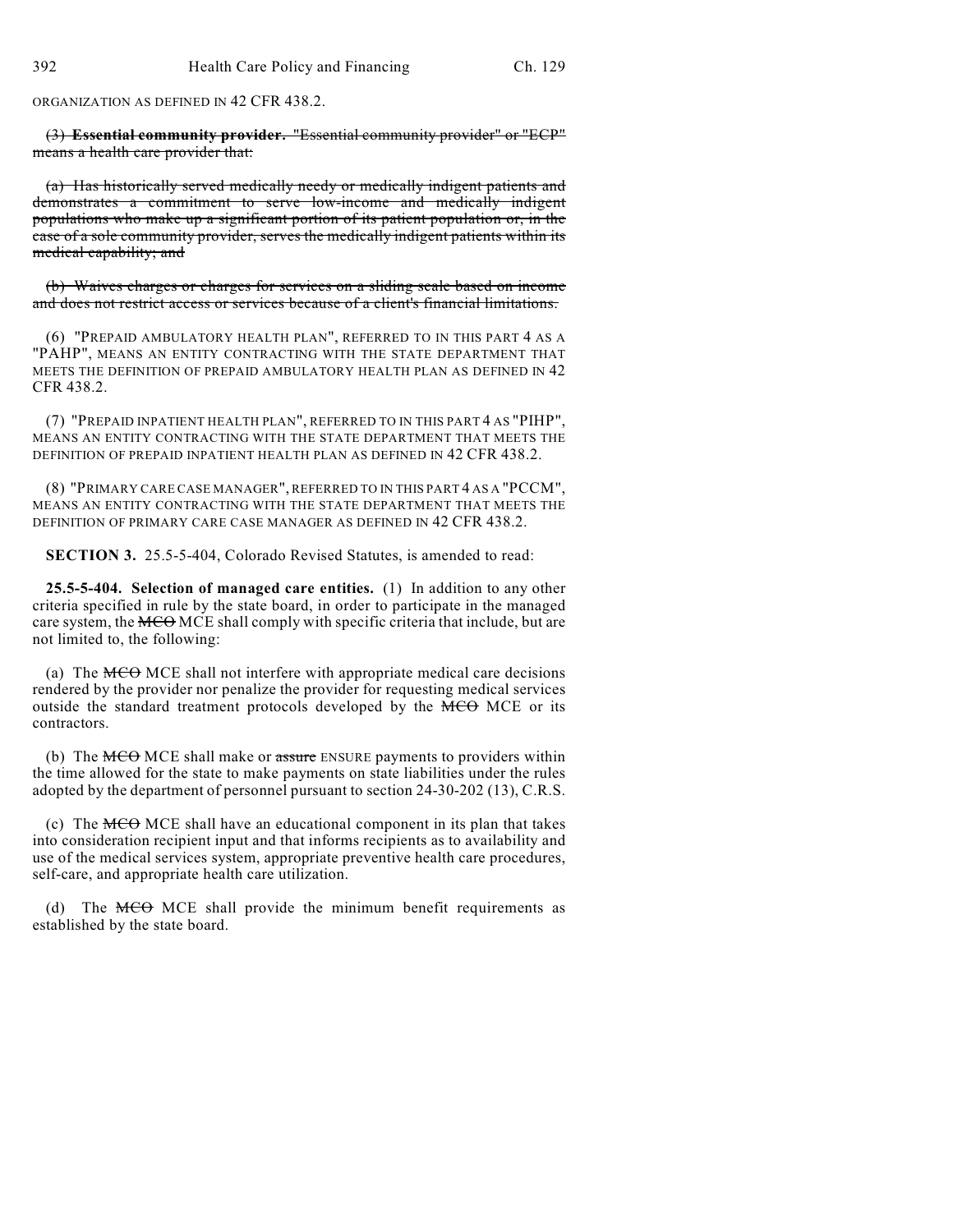(e) The MCO MCE shall provide necessary and appropriate services to recipients that shall include but not be limited to the following:

(I) With respect to recipients who are unable to make decisions for themselves, the MCO MCE and all relevant providers in the MCO's MCE's network serving the recipients shall collaborate with the designated advocate or family member in all decision-making, including enrollment and disenrollment.

(II) The MCO MCE shall deliver services that are covered benefits in a manner that accommodates or is compatible with the recipient's ability to fulfill duties and responsibilities in work and community activities.

(f) The  $MCO$  MCE shall provide appropriate use of ancillary health care providers by appropriate qualified health care professionals.

(g) The  $MCO$  MCE shall comply with all data collection and reporting requirements established by the state department.

(h) The  $MCO$  MCE shall, to the extent provided by law or waiver, provide recipient benefits that the state board shall develop and the state department shall implement in partnership with local government and the private sector, including but not limited to:

(I) Recipient options to rent, purchase, or own durable medical equipment; OR

## (II) Recognition for improved health status outcomes; or

(III) Receipt of medical disposable supplies without charge.

(i) The  $MCO$  MCE shall comply with utilization requirements established by the state department.

(j) The  $MCO$  MCE shall develop and utilize a form or process for measuring group and individual recipient health outcomes, including but not limited to the use of tools or methods that identify increased health status or maintenance of the individual's highest level of functioning, determine the degree of medical access, and reveal recipient satisfaction and habits. Such tools shall include the use of client surveys, anecdotal information, complaint and grievance data, and disenrollment information. The MCO MCE shall annually submit a care management report to the state department that describes techniques used by the MCO MCE to provide more efficient use of health care services, better health status for populations served, and better health outcomes for individuals.

(k) Except as provided for in paragraph  $(m)$  of this subsection (1), for capitation payments effective on and after July 1, 2003, the  $MCO$  AN MCE THAT IS CONTRACTING FOR A DEFINED SCOPE OF SERVICES UNDER A RISK CONTRACT shall certify the financial stability of the MCO MCE pursuant to criteria established by the division of insurance and shall certify, as a condition of entering into a contract with the state department, that the capitation payments set forth in the contract between the MCO MCE and the state department are sufficient to assure ENSURE the financial stability of the MCO MCE with respect to delivery of services to the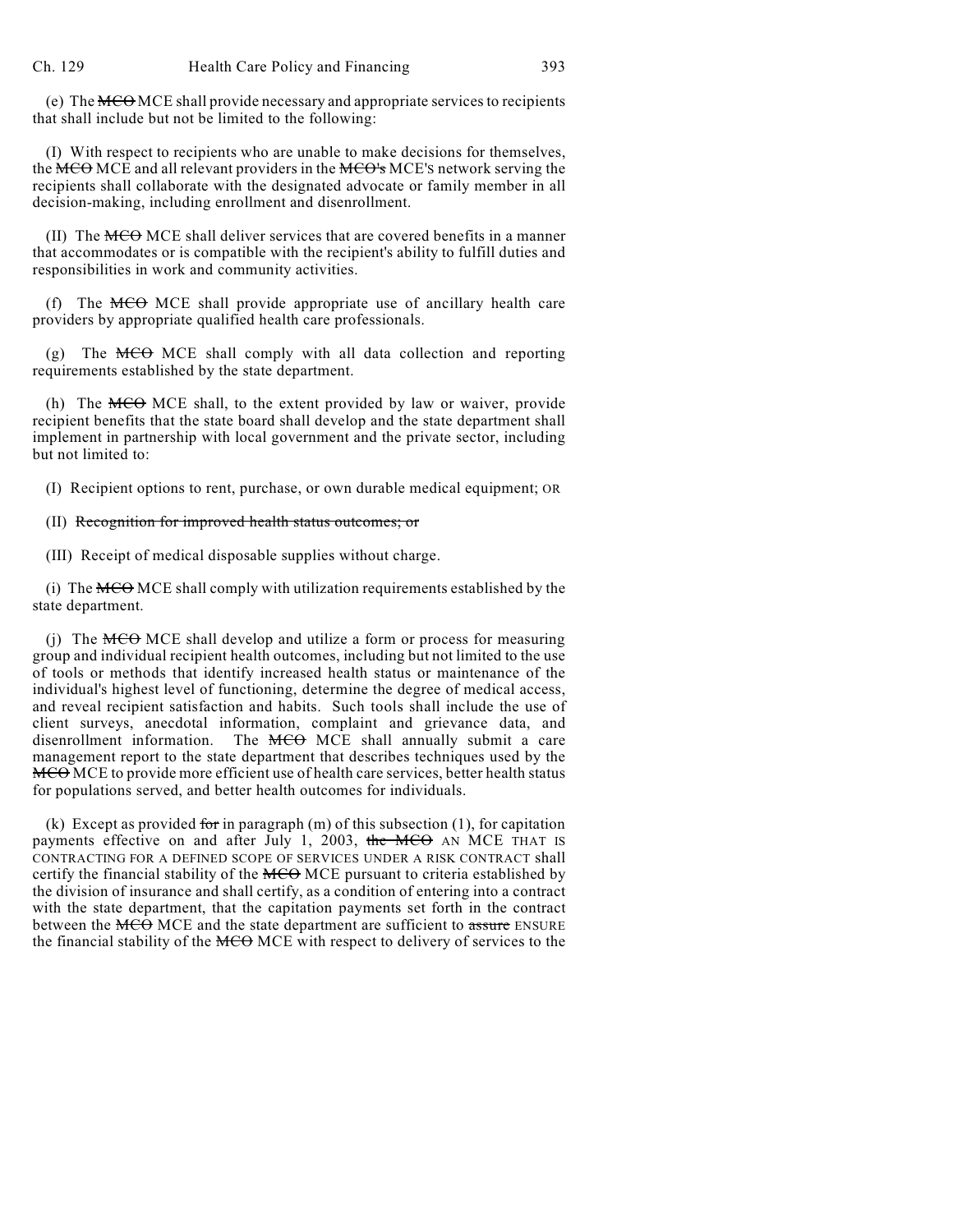medicaid recipients covered in the contract.

(1) Except as provided for in paragraph  $(m)$  of this subsection (1), for capitation payments effective on and after July 1, 2003, the MCO AN MCE THAT IS CONTRACTING FOR A DEFINED SCOPE OF SERVICES UNDER A RISK CONTRACT shall certify, through a qualified actuary retained by the  $MCO$  MCE, that the capitation payments set forth in the contract between the MCO MCE and the state department comply with all applicable federal and state requirements that govern said capitation payments. For purposes of this paragraph (l), a "qualified actuary" means a person deemed as such by rule promulgated by the commissioner of insurance.

(m) An MCO providing services under the PACE program as described in section 25.5-5-412 shall certify that the capitation payments are in compliance with applicable federal and state requirements that govern said capitation payments and that the capitation payments are sufficient to assure ENSURE the financial viability of the MCO with respect to the delivery of services to the PACE program participants covered in the contract.

(n) The  $MCO$  MCE shall provide assurance ENSURE, TO THE EXTENT THAT VOLUNTARY ENROLLMENT INTO THE MCE IS POSSIBLE, that the MCO MCE has not provided to a recipient any premiums or other inducements in exchange for the recipient selecting the MCO MCE for coverage.

(o) The MCO MCE has established a grievance procedure pursuant to the provisions in section 25.5-5-406 (1) (b) that allows for the timely resolution of disputes regarding the quality of care, services to be provided, and other issues raised by the recipient. Matters shall be resolved in a manner consistent with the medical needs of the individual recipient. The MCO MCE shall notify all recipients involved in a dispute with the MCO MCE of their right to seek an administrative review of an adverse decision made by the  $MCO$  MCE pursuant to section 25.5-1-107.

(p) With respect to pregnant women and infants, the  $\overline{MCO}$  MCE shall comply with the following:

(I) WITH THE EXCEPTION OF BHOS, enrollment of pregnant women without restrictions and including an assurance that the health care provider shall provide timely access to initiation of prenatal care in accordance with practice standards;

(II) WITH THE EXCEPTION OF BHOS, coverage without restrictions for newborns, including ALL services such as, but not limited to, preventive care, screening, and well-baby examinations during the first month of life;

(III) WITH THE EXCEPTION OF BHOS, the imposition of performance standards and the use of quality indicators with respect to perinatal, prenatal, and postpartum care for women and birthing and neonatal care for infants. The standards and indicators shall be based on nationally approved guidelines.

(IV) WITH THE EXCEPTION OF BHOS, follow-up basic health maintenance services for women and children, including immunizations and early periodic screening, diagnosis, and treatment services for children and appropriate preventive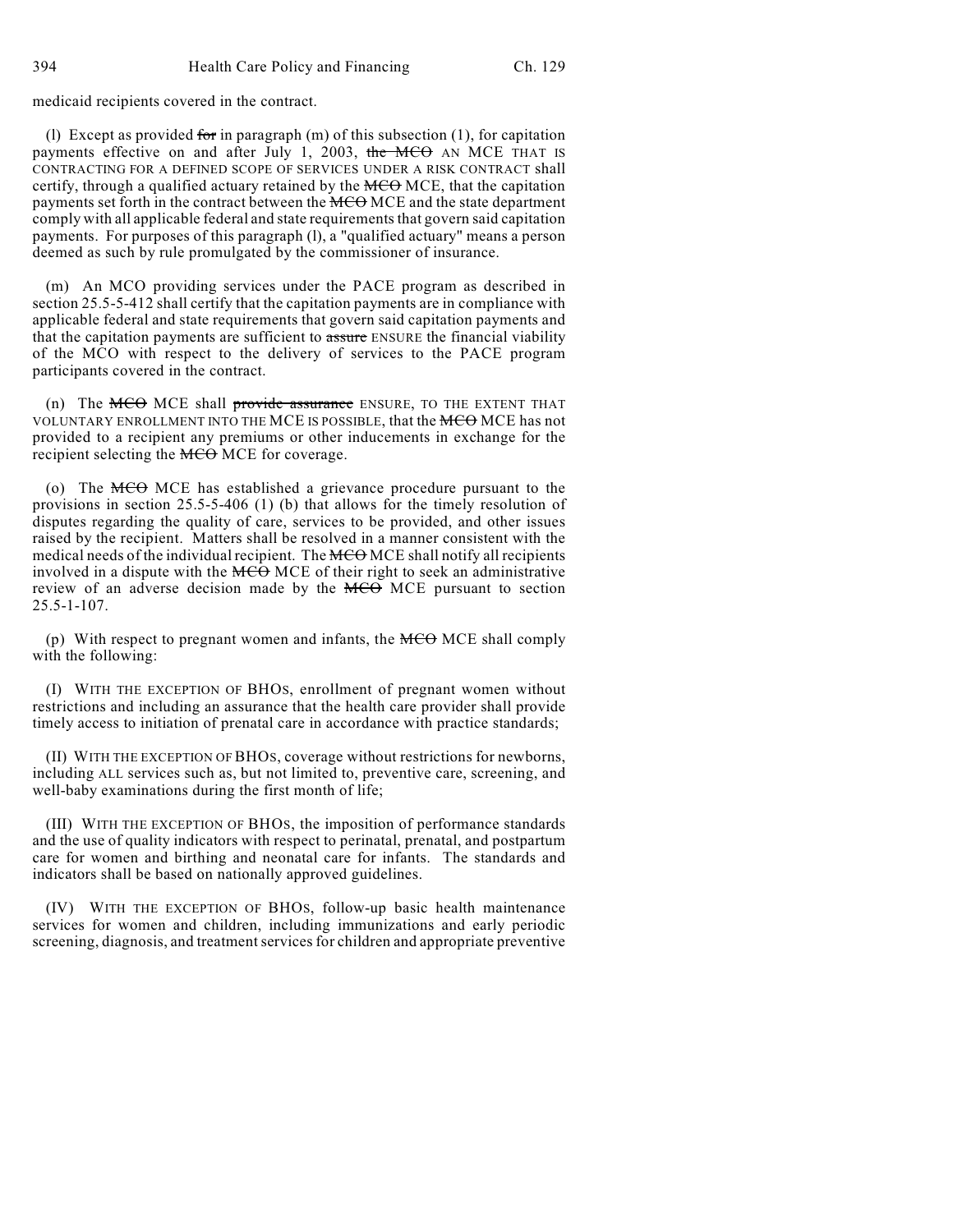care services for women.

(q) The  $MCO$  MCE shall accept all enrollees regardless of health status.

(r) The  $MCO$  MCE shall comply with disclosure requirements as established by the state department and the state board.

(s) The MCO MCE shall provide a mechanism whereby a prescribing physician can request to override restrictions to obtain medically necessary, off-formulary prescription drugs, supplies, equipment, or services for his or her patient.

(t) The  $MCO$  MCE shall maintain a network of providers sufficient to assure ENSURE that all services to recipients will be accessible without unreasonable delay. The state department shall develop explicit contract standards, in consultation with stakeholders, to assess and monitor the MCO's MCE's criteria. Sufficiency shall be determined in accordance with the requirements of this paragraph (t) and may be established by reference to any reasonable criteria used by the MCO MCE, including but not limited to the following:

(I) Geographic accessibility in regard to the special needs of recipients;

(II) Waiting times for appointments with participating providers;

(III) Hours of operation;

(IV) Volume of technological and specialty services available to serve the needs of recipients requiring technologically advanced or specialty care.

(u) (I) For the delivery of prescription drug benefits to recipients enrolled in an MCO MCE who are residents of a nursing facility, MCOs MCES THAT PROVIDE PRESCRIPTION DRUG BENEFIT SERVICES shall use pharmacies with a demonstrated capability of providing prescription drugs in a manner consistent with the needs of clients in institutional settings such as nursing facilities. In cases where a nursing facility and a pharmacy have a contract for a single pharmacy delivery system for residents of the nursing facility:

(A) An MCO MCE providing prescription drug benefits for residents of the nursing facility shall agree to contract with that pharmacy under reasonable contract terms; and

(B) The pharmacy shall agree to contract with each  $MCO$  MCE that provides prescription drug benefits for residents of the nursing facility under reasonable contract terms.

(II) Any disputes concerning providing prescription drug benefits between nursing facilities, pharmacies, and  $MCOs$  MCEs that cannot be resolved through good faith negotiations may be resolved through a party requesting an informal review by the state department.

(III) The state board shall adopt rules requiring MCOs MCES THAT PROVIDE PRESCRIPTION DRUG BENEFIT SERVICES to contract with qualified pharmacy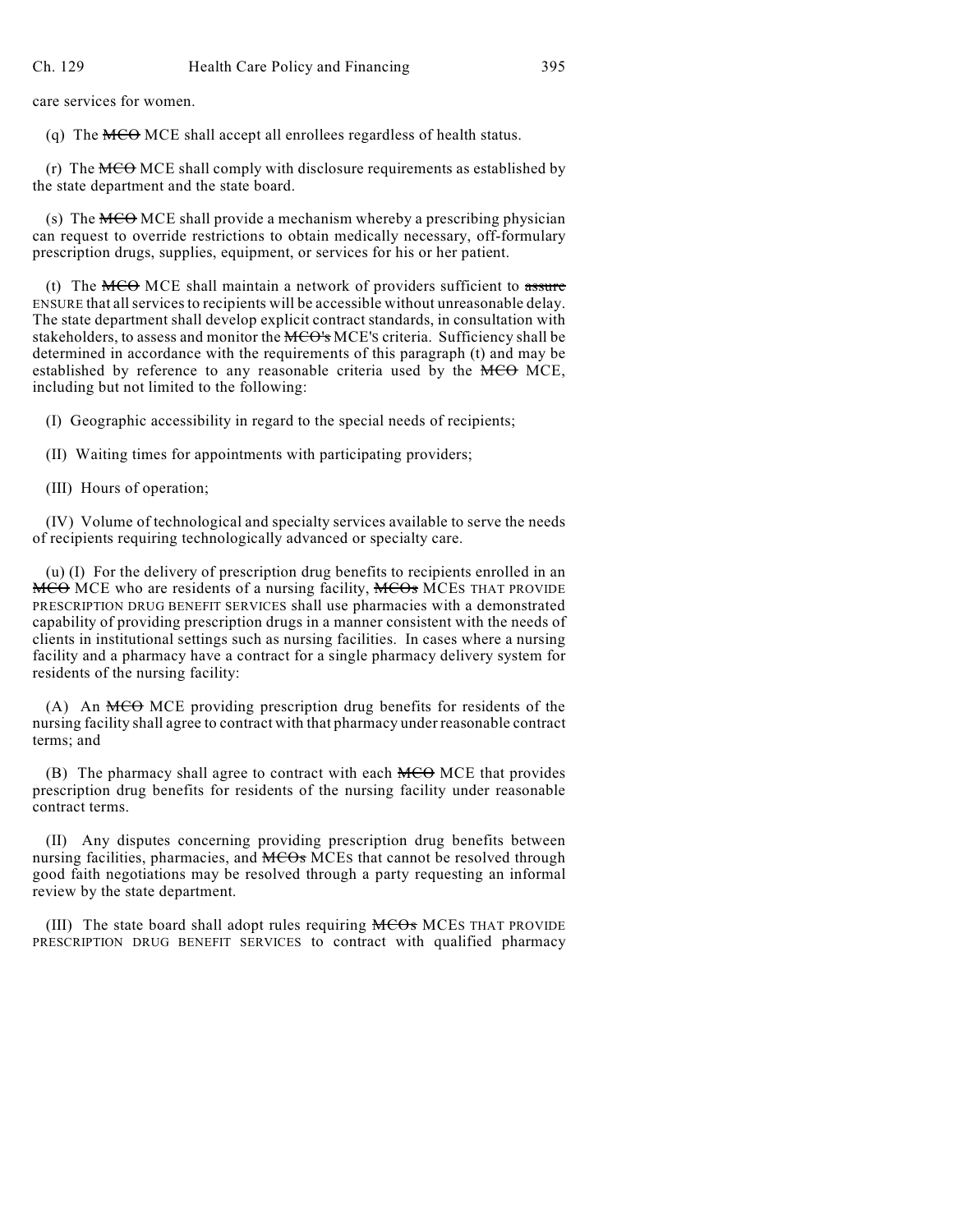providers in a manner permitting a nursing facility to continue to comply with federal medicaid requirements of participation for nursing facilities. Such rules shall define "qualified pharmacy providers" and shall be based upon consultations with nursing facilities, MCOs MCEs, pharmacies, and medicaid clients. The state department shall provide MCOs MCES with a list of pharmacies that have a contract with nursing facilities serving recipients in nursing facilities in each county in which the  $MCO$  MCE is contracting with the state department.

(2) The  $\overline{MCO}$  MCE shall seek proposals from each ECP in a county in which the **MCO** MCE is enrolling recipients for those services that the MCO MCE provides or intends to provide and that an ECP provides or is capable of providing. To assist MCOs MCES in seeking proposals, the state department shall provide MCOs MCES with a list of ECPs in each county. The  $MCO$  MCE shall consider such proposals in good faith and shall, when deemed reasonable by the  $MCO$  MCE based on the needs of its enrollees, contract with ECPs. Each ECP shall be willing to negotiate on reasonably equitable terms with each  $MCO$  MCE. ECPs making proposals under this subsection (2) must be able to meet the contractual requirements of the  $MCO$  MCE. The requirements of this subsection (2) shall not apply to an  $MCO$ MCE in areas in which the MCO MCE operates entirely as a group model health maintenance organization.

(3) In selecting  $\overline{MCOs}$  MCEs, the state department shall not penalize an  $\overline{MCO}$ MCE for paying cost-based reimbursement to federally qualified health centers as defined in the "Social Security Act".

(4) (a) Notwithstanding any waivers authorized by the federal department of health and human services, or any successor agency, each contract between the state department and an MCO MCE selected to participate in the statewide managed care system under this part 4 shall comply with the requirements of 42 U.S.C. sec. 1396a (a) (23) (B).

(b) Each  $MCO$  MCE shall advise its enrollees of the services available pursuant to this subsection (4).

(5) Nothing in this part 4 shall be construed to create an exemption from the applicable provisions of title 10, C.R.S.

(6) Nothing in this part 4 shall be construed to create an entitlement to an  $\overline{MCO}$ MCE to contract with the state department.

**SECTION 4.** 25.5-5-406, Colorado Revised Statutes, is amended to read:

**25.5-5-406. Required features of managed care system.** (1) **General features.** All medicaid managed care programs shall contain the following general features, in addition to others that the state department and the state board consider necessary for the effective and cost-efficient operation of those programs:

(a) **Recipient selection of MCEs.** (I) The state department shall, to the extent it determines feasible, provide medicaid-eligible recipients a choice among competing MCOs. MCOs MCES. MCES shall provide enrollees a choice among providers within the MCO MCE. Consistent with federal requirements and rules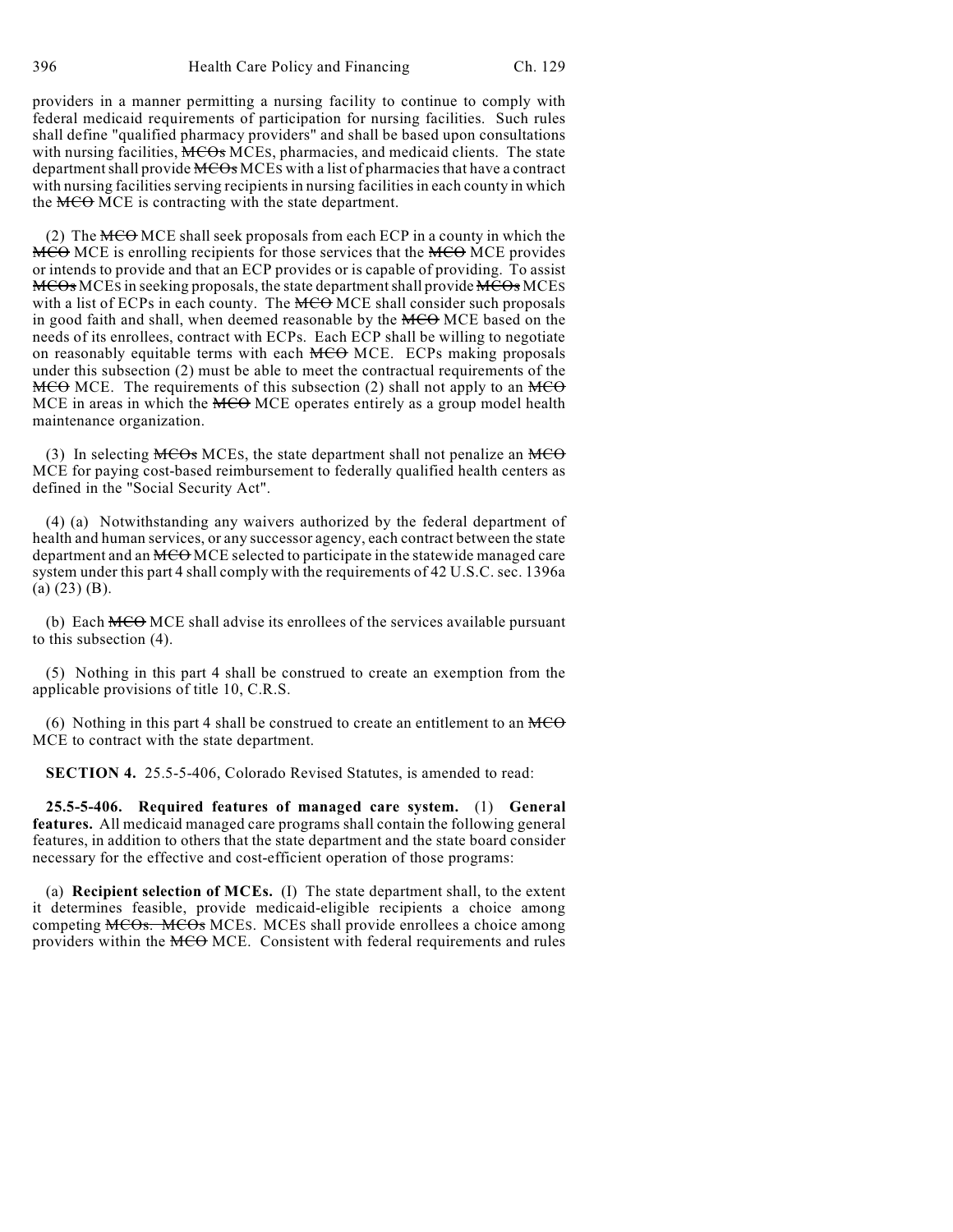promulgated by the state board, the state department is authorized to assign a medicaid recipient to a particular MCO MCE or primary care physician PCCM if:

(A) The state department determines that no other  $\overline{MCO}$  MCE or primary care physician PCCM has the capacity or expertise necessary to serve the recipient; or

(B) A recipient does not respond within thirty days after the date of a notification of a request for selection of an MCO MCE or primary care physician PCCM.

(II) The state department shall inform recipients of the choices available in their area by appropriate sources of information and counseling. This may include an independent, objective facilitator acting under the supervision of the state department. The state department may contract for the facilitator through a competitive bidding process. This function shall ensure that consumers have informed choice among available options to assure the fullest possible voluntary participation in managed care. The state department, in conjunction with the state board, shall adopt rules setting forth minimum disclosure requirements for all MCOs MCES AND PCCMS. Once a recipient is enrolled in an MCO MCE OR PCCM, the recipient may not change to a different MCO MCE OR PCCM for a period of twelve months; except that the recipient may disenroll without good cause during the first ninety days of enrollment or any time thereafter for good cause as determined by the state department. Good cause shall include, but need not be limited to, administrative error and an MCO's MCE's OR PCCM's inability to provide its covered services to a recipient after reasonable efforts on the part of the **MCO** MCE OR PCCM and the recipient, as defined by the state board. Based upon its assessment of any special needs of recipients with cognitive disabilities, the state board may adopt rules relating to any necessary good cause provisions for recipients with cognitive disabilities who are assigned to a particular MCO MCE OR PCCM pursuant to subparagraph (I) of this paragraph (a).

(III) When eligible consumers choose to change or disenroll from their selected MCO MCE OR PCCM, the state department shall monitor and gather data about the reasons for disenrolling, including denial of enrollment or disenrollment due to an act or omission of an MCO MCE OR PCCM. The state department shall analyze this data and provide feedback to the plans or providers and shall use the information in the state department's contracting and quality assurance efforts. Persons who have been denied enrollment or have disenrolled due to an act or omission of an MCO MCE OR PCCM may seek review by an independent hearing officer, as provided for and required under federal law and any state statute or rule.

(b) **Complaints and grievances.** Each **MCO** MCE OR PCCM shall utilize a complaint and grievance procedure and a process for expedited reviews that comply with rules established by the state board. The complaint and grievance procedure shall provide a means by which enrollees may complain about or grieve any action or failure to act that impacts an enrollee's access to, satisfaction with, or the quality of health care services, treatments, or providers. The state department shall establish the position of ombudsman for medicaid managed care. It is the intent of the general assembly that the ombudsman for medicaid managed care be independent from the state department and selected through a competitive bidding process. In the event the state department is unable to contract with an independent ombudsman, an employee of the state department may serve as the ombudsman for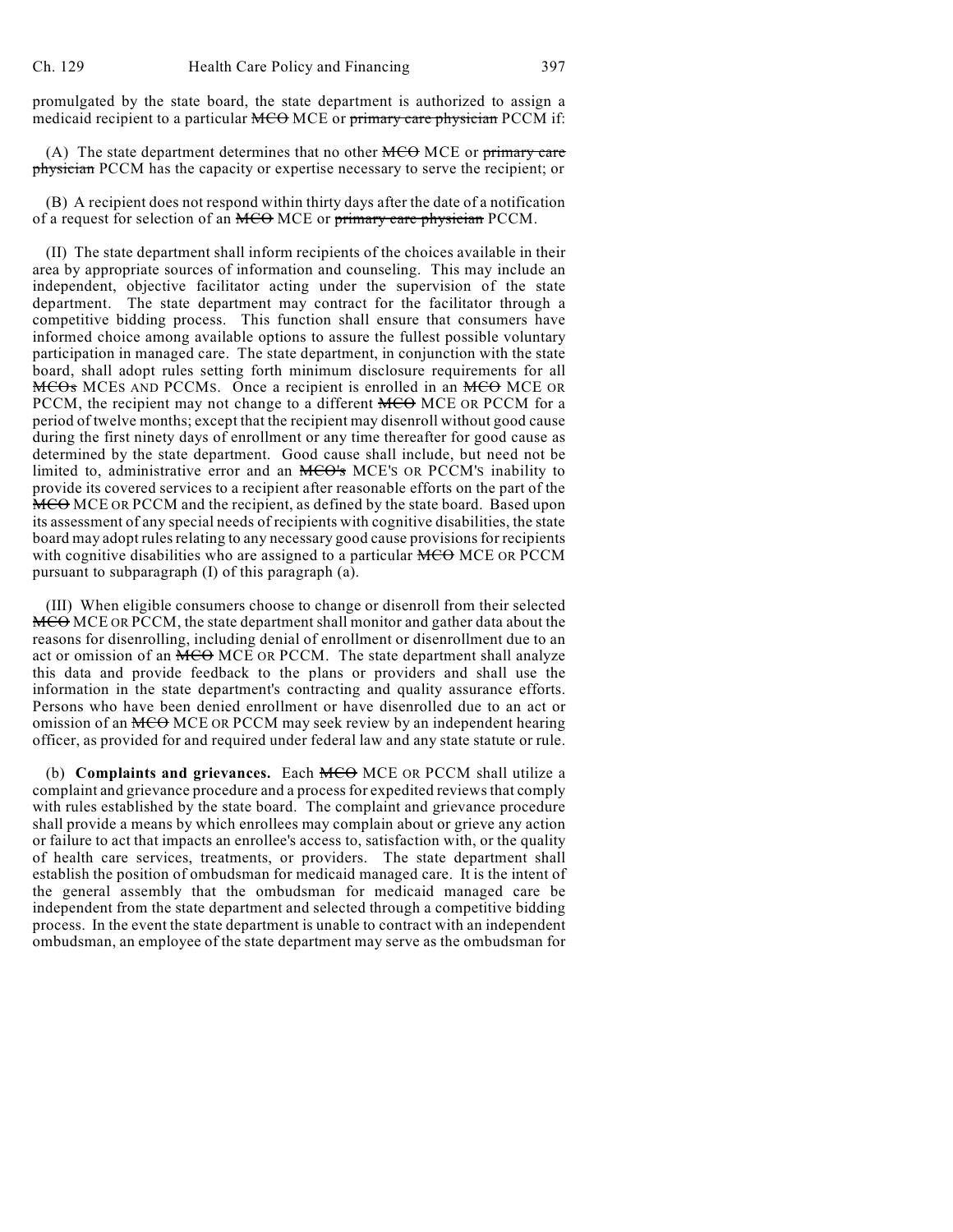medicaid managed care. The ombudsman shall, if the enrollee requests, act as the enrollee's representative in resolving complaints and grievances with the  $\overline{MCO}$ MCE OR PCCM. The process for expedited reviews shall provide a means by which an enrollee may complain and seek resolution concerning any action or failure to act in an emergency situation that immediately impacts the enrollee's access to quality health care services, treatments, or providers. An enrollee shall be entitled to designate a representative, including but not limited to an attorney, the ombudsman for medicaid managed care, a lay advocate, or the enrollee's physician, to file and pursue a grievance or expedited review on behalf of the enrollee. The procedure shall allow for the unencumbered participation of physicians. An enrollee whose complaint or grievance is not resolved to his or her satisfaction by a procedure described in this paragraph (b) or who chooses to forego a procedure described in this paragraph (b) shall be entitled to request a second-level review by an independent hearing officer, further judicial review, or both, as provided for by federal law and any state statute or rule. The state department may also provide by rule for arbitration as an optional alternative to the complaint and grievance procedure set forth is this paragraph (b) to the extent that such rules do not violate any other state or federal statutory or constitutional requirements.

(c) **Billing medicaid recipients.** Notwithstanding any federal regulations or the general prohibition of section 25.5-4-301 against providers billing medicaid recipients, a provider may bill a medicaid recipient who is enrolled with a specific medicaid primary care physician PCCM or MCO MCE and, in circumstances defined by the rules of the state board, receives care from a medical provider outside that organization's network or without referral by the recipient's primary care physician PCCM.

(d) **Marketing.** In marketing coverage to medicaid recipients, all **MCOs** MCEs shall comply with all applicable provisions of title 10, C.R.S., regarding health plan marketing. The state board is authorized to promulgate rules concerning the permissible marketing of medicaid managed care. The purposes of such rules shall include but not be limited to the avoidance of biased selection among the choices available to medicaid recipients.

(e) **Prescription drugs.** All MCOs MCES THAT HAVE PRESCRIPTION DRUGS AS A COVERED BENEFIT shall provide prescription drug coverage in accordance with the provisions of section  $25.5 - 5 - 202$  (1) (a) as part of a comprehensive health benefit and with respect to any formulary or other access restrictions:

(I) The MCO MCE shall supply participating providers who may prescribe prescription drugs for MCO MCE enrollees with a current copy of such formulary or other access restrictions, including information about coverage, payment, or any requirement for prior authorization; and

(II) The MCO MCE shall provide to all medicaid recipients at periodic intervals, and prior to and during enrollment upon request, clear and concise information about the prescription drug program in language understandable to the medicaid recipients, including information about such formulary or other access restrictions and procedures for gaining access to prescription drugs, including off-formulary products.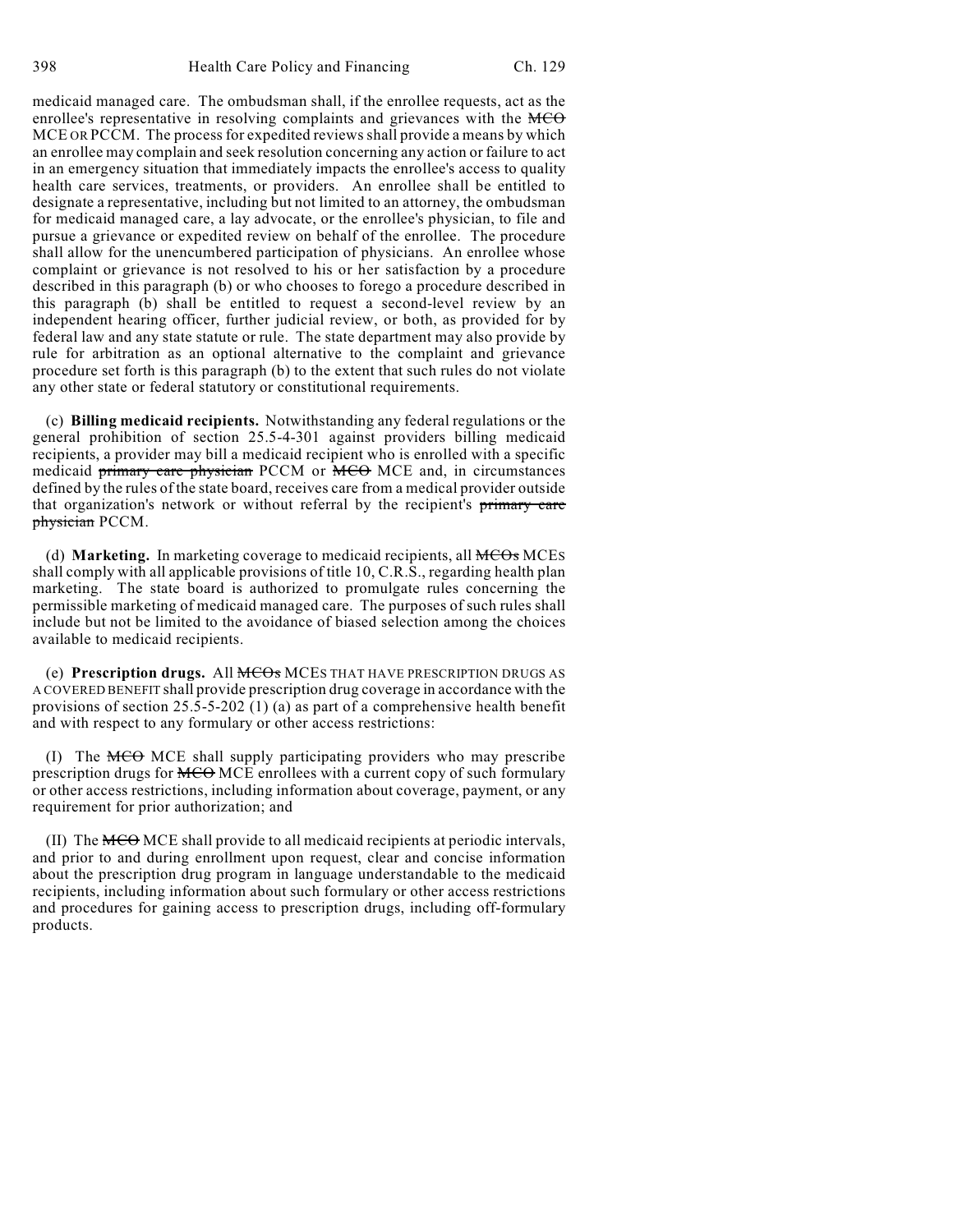(f) **Access to prescription drugs.** (I) The state department shall encourage an MCO MCE to solicit competitive bids for the prescription drug benefit and discourage an MCO MCE THAT HAS PRESCRIPTION DRUGS AS A COVERED BENEFIT from contracting for the prescription drug benefit with a sole source provider as much as possible. The state department's reports required by section 25.5-5-410 shall include a summary of each MCO's MCE's pharmacy network by geographic catchment area.

(II) If an  $\overline{MCO}$  MCE solicits competitive bids for the prescription drug benefit, the MCO MCE shall request bids from each pharmacy provider located in the geographic areas in which the MCO MCE is soliciting bids. All MCOs MCES shall follow a reasonable standard for recipient access to prescription drugs. At a minimum, the state department shall verify compliance with these requirements by reviewing evidence provided by the commissioner of insurance concerning compliance with any standards or guidance established by the commissioner of insurance for consumer access to prescription drugs.

(III) The standards and guidance from the insurance commissioner shall be based on the following:

(A) Procedures that an  $MCO$  MCE shall follow to ensure that pharmacies in rural communities with fewer than twenty-five thousand persons have the opportunity to join retail prescription drug networks if they agree to reasonable contract terms;

(B) Procedures that an MCO MCE shall follow to notify the pharmacy community of competitively bid prescription drug contracts;

(C) Procedures that an MCO MCE shall follow to give all pharmacies and pharmacy networks a fair opportunity to participate in prescription drug contracts;

(D) Any related matters that are designed to expand consumer access to pharmacy services; and

(E) Any related matters that will enhance the functioning of the free market system with respect to pharmacies.

(IV) Nothing in this paragraph (f) shall apply to the delivery of prescription drug benefits to recipients enrolled in an MCO MCE who are residents of a nursing facility or to the delivery of medicare part D prescription drugs to recipients who are eligible for such drugs.

(g) **Continuity of care.** (I) New enrollees, with special needs as defined by the state board and as certified by a non-plan physician, may continue to see a non-plan provider for sixty days from the date of enrollment in an MCO MCE, if the enrollee is in an ongoing course of treatment with the previous provider and only if the previous provider agrees:

(A) To accept reimbursement from the  $\overline{MCO}$  MCE as payment in full at rates established by the MCO MCE that shall be no more than the level of reimbursement applicable to similar providers within the MCO's MCE's group or network for such services;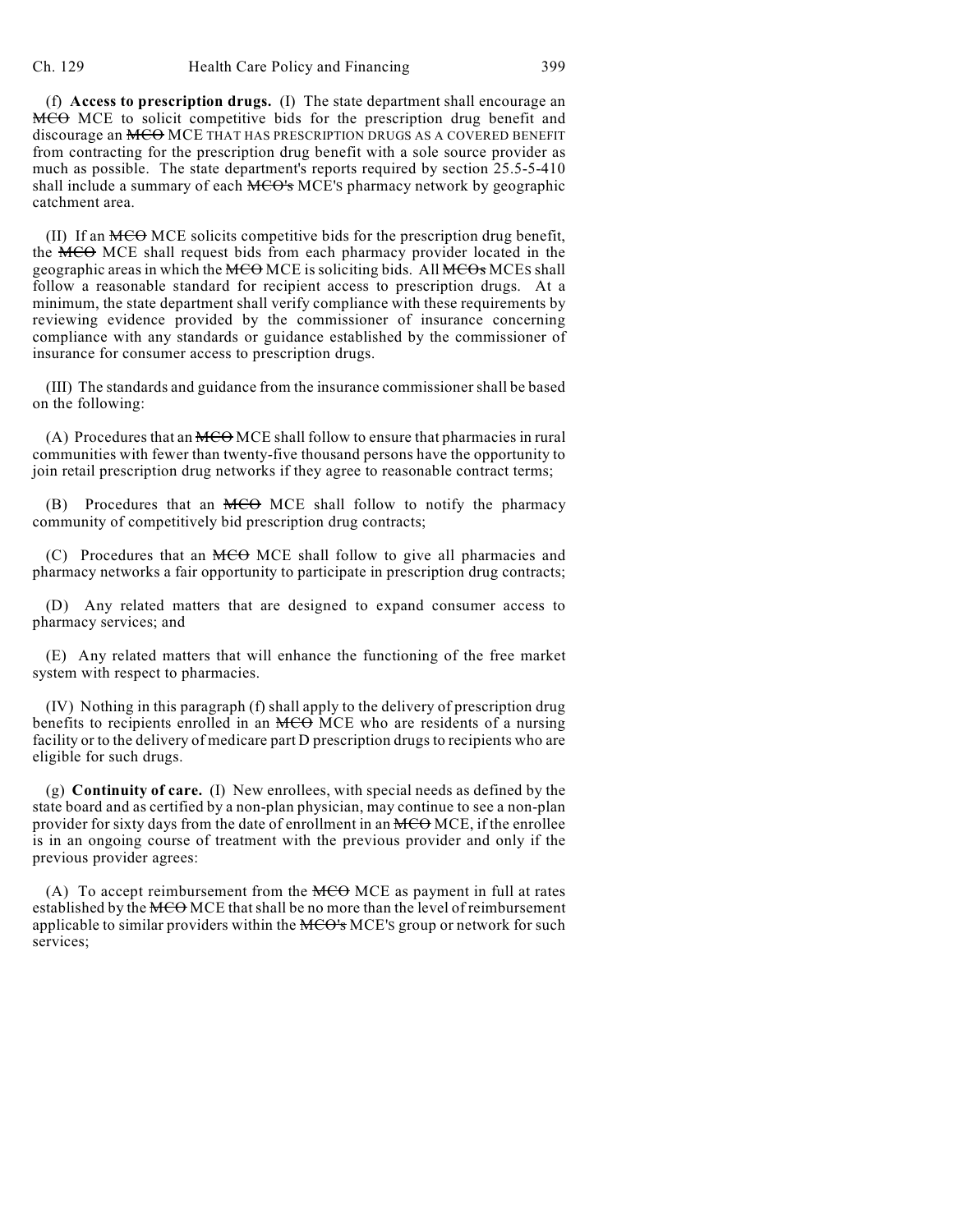(B) To adhere to the MCO's MCE'S quality assurance requirements and to provide to the MCO MCE necessary medical information related to such care; and

(C) To otherwise adhere to the MCO's MCE'S policies and procedures including but not limited to procedures regarding referrals, obtaining pre-authorizations, and MCO MCE-approved treatment plans.

(II) New enrollees who are in their second or third trimester of pregnancy may continue to see their practitioner until the completion of post-partum care directly related to the delivery only if the practitioner agrees:

(A) To accept reimbursement from the  $MCO$  MCE as payment in full at rates established by the MCO MCE that shall be no more than the level of reimbursement applicable to similar providers within the MCO's MCE's group or network for such services;

(B) To adhere to the  $\overline{MCO}$ 's MCE's quality assurance requirements and to provide to the MCO MCE necessary medical information related to such care; and

(C) To otherwise adhere to the  $\overline{MCO}$  MCE's policies and procedures including but not limited to procedures regarding referrals, obtaining pre-authorizations, and MCO MCE-approved treatment plans.

(III) New enrollees with special needs as defined by the state department may continue to see ancillary providers at the level of care received prior to enrollment for a period of up to seventy-five days. The terms and conditions, including reimbursement rates, shall remain the same as prior to enrollment if the provider and enrollee agree to work in good faith with the MCO MCE toward a transition.

(IV) This paragraph (g) shall not be construed to require an  $MCO$  MCE to provide coverage for benefits not otherwise covered.

**SECTION 5.** 25.5-5-408 (1) (a), (2), (6), (7), (8), (9), (10), and (12), Colorado Revised Statutes, are amended to read:

**25.5-5-408. Capitation payments - availability of base data - adjustments rate calculation - capitation payment proposal - preference - assignment of medicaid recipients.** (1) (a) The state department shall make prepaid capitation payment to managed care organizations MCEs based upon a defined scope of services UNDER A RISK CONTRACT.

(2) The state department shall develop capitation rates for  $\overline{MCOs}$  MCEs CONTRACTING FOR A DEFINED SCOPE OF SERVICES UNDER A RISK CONTRACT that include risk adjustments, reinsurance, or stop-loss funding methods. Payments to plans may vary when it is shown through diagnoses or other relevant data that certain populations are expected to cost more or less than the capitated population as a whole.

(6) Within thirty days from the beginning of each fiscal year, the state department, in cooperation with the MCOs MCES, shall set a timeline for the rate-setting process for the following fiscal year's rates and for the provision of base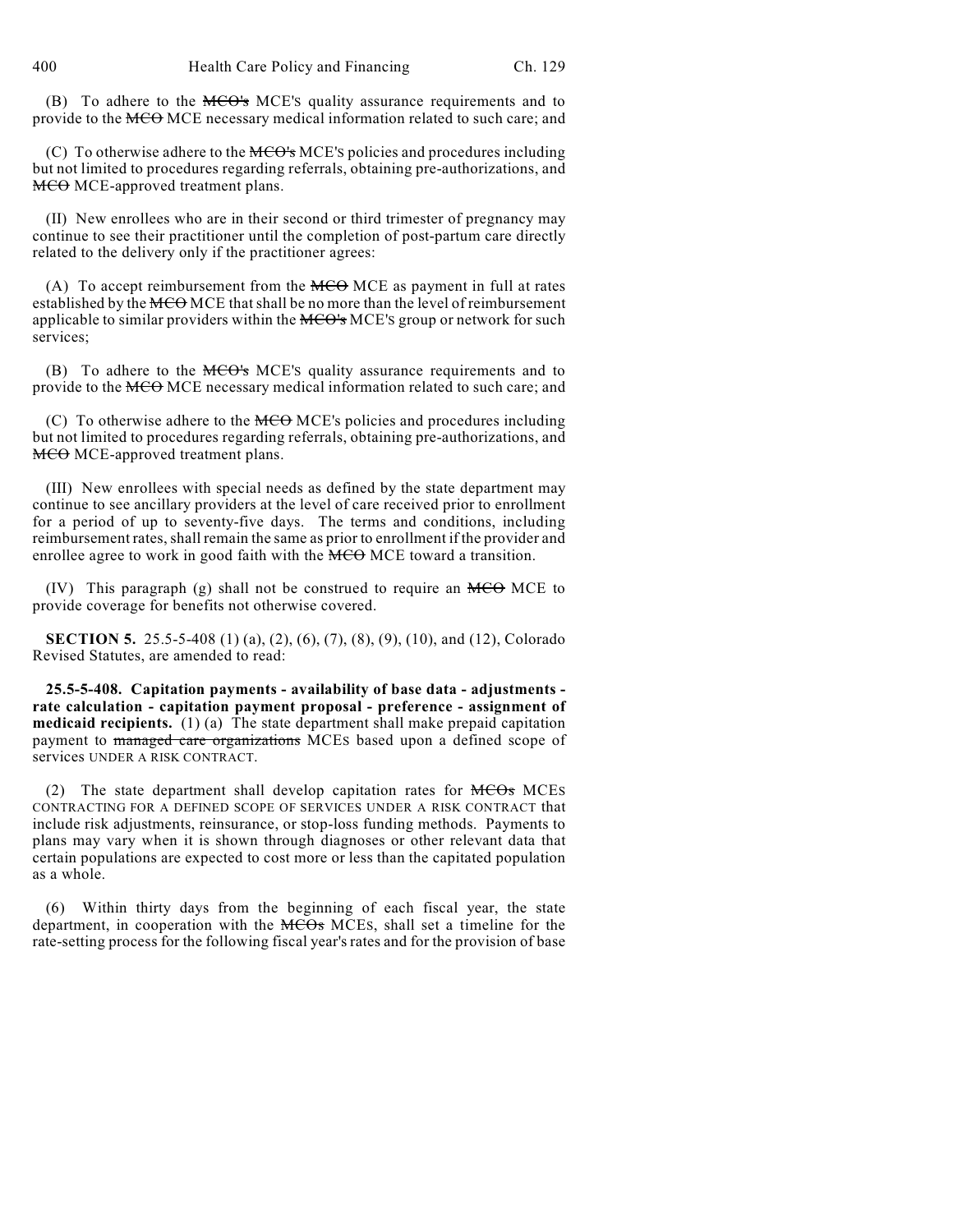data to the  $MCO<sub>s</sub>$  MCEs that is used in the calculation of the rates, which shall include but not be limited to the information included in subsection (7) of this section.

(7) The state department shall identify and make available to the  $\overline{MCOs}$  MCEs the base data used in the calculation of the direct health care cost of providing these same services on an actuarially equivalent Colorado medicaid population group consisting of unassigned recipients and recipients in the primary care physician program provided in section 25.5-5-407. The state department shall consult with the MCO<sub>S</sub> MCES regarding any and all adjustments in the base data made to arrive at the capitation payments.

(8) For capitation payments effective on and after July 1, 2003, the state department shall recalculate the base calculation every three years. The three-year cycle for the recalculation of the base calculation shall begin with capitation payments effective for fiscal year 2003-04. In the years in which the base calculation is not recalculated, the state department shall annually trend the base calculation after consulting with the MCOs MCES. The state department shall take into consideration when trending the base calculation any public policy changes that affect reimbursement under the "Colorado Medical Assistance Act".

(9) The rate-setting process referenced in subsection (6) of this section shall include a time period after the MCOs MCES have received the direct health care cost of providing these same services on an actuarially equivalent Colorado medicaid population group consisting of unassigned recipients and recipients in the primary care physician program provided in section  $25.5$ -5-407, for each  $MCO$ MCE to submit to the state department the MCO's MCE's capitation payment proposal, which shall not exceed one hundred percent of the direct health care cost of providing these same services on an actuarially equivalent Colorado medicaid population group consisting of unassigned recipients and recipients in the primary care physician program provided in section 25.5-5-407. The state department shall provide to the MCOs MCES the MCO's MCE'S specific adjustments to be included in the calculation of the MCO's MCE's proposal. Each MCO's MCE's capitation payment proposal shall meet the requirements of section 25.5-5-404 (1) (k) and (1) (l).

(10) For capitation payments effective on and after July 1, 2003, unless otherwise required by federal law, the state department shall certify, through a qualified actuary retained by the state department, that the capitation payments set forth in the contract between the state department and the MCOs MCES comply with all applicable federal and state requirements that govern said capitation payments.

(12) Nothing in this section shall prevent, to the extent possible, an  $\overline{MCO}$  MCE that is also a government-owned entity from using certified public expenditure or other federally recognized financing mechanisms to provide the state share for the federal match to enhance capitation payments up to or above the one hundred percent limit contained in subsection (9) of this section. The state shall not be obligated to increase any general fund expenditures because of the use of certified public expenditure or other federally recognized financing mechanism pursuant to this subsection (12).